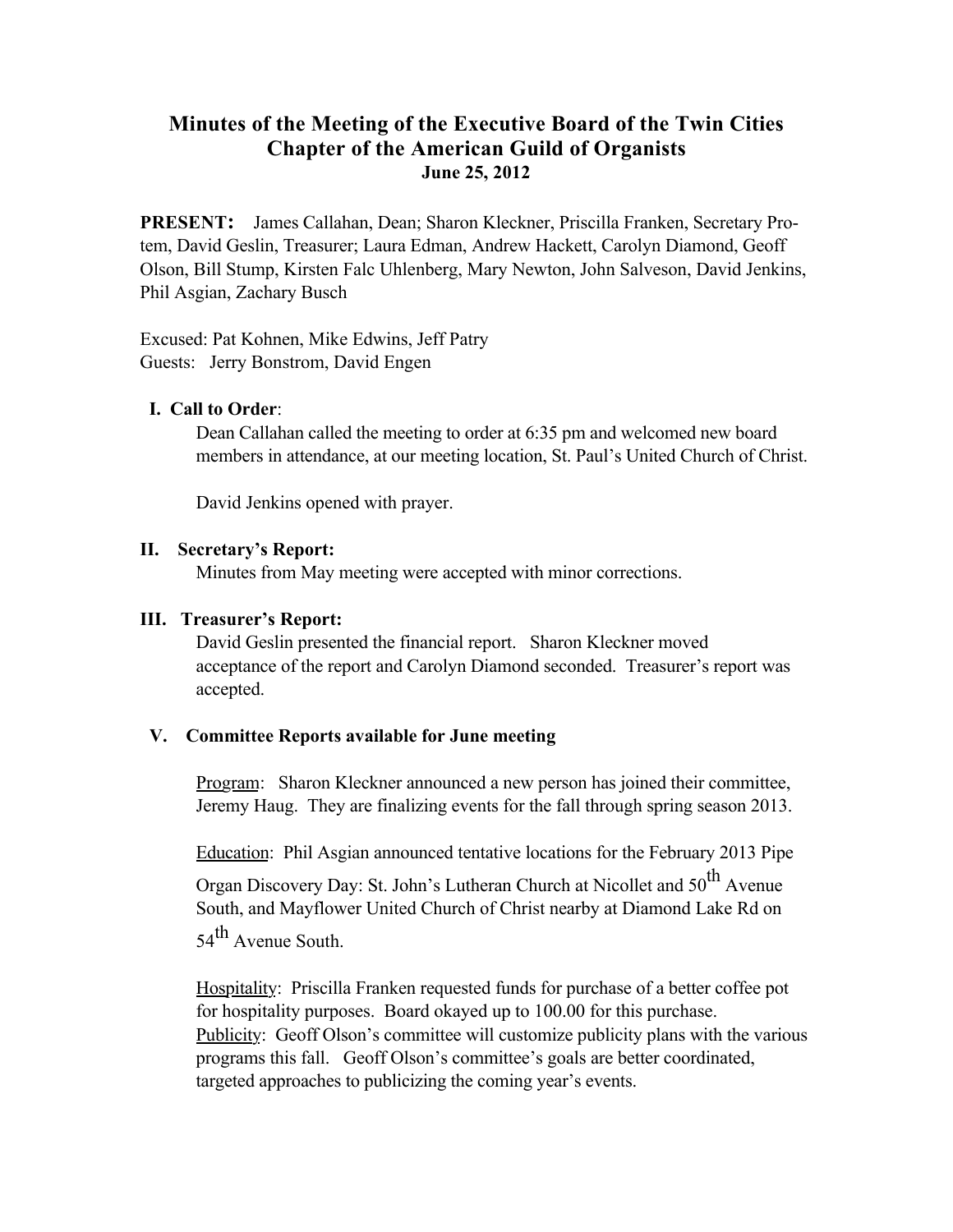#### **VI. Registrar's Report**

John Salveson thanked those who renewed membership with a total of 155: 74 are classified as regular, 57 special, 4 students (scholarships), 10 dual, and 17 as chapter friends.

# VII. **Other Business**

Archives – Jerry Bonstrom presented draft of archives letter for oversight of our collection of meeting records, biographies, chapter events, and conventions of the past century. Board suggested revisions and further coordination with Rodney Schwartz at Westminster church.

Copies of 2008 National Convention recitals - Michael Barone will provide us with copies of recitals from 2008 convention Board discussed how copies are formatted and where these would be kept. Will review this again at August meeting.

Addendum to Operating Procedures - The Secretary and Treasurer will each serve for a term of one (1) year with the possibility of reelection. The Registrar will be appointed by the Dean and approved by the Board for a term of one (1) year with the possibility of reappointment.

Mike Edwins – Dean Callahan announced Chaplain Edwins is recovering well from his recent orthopedic surgery.

Summer Get-togethers – Several board members planned two summer events at venues in Stillwater and Plymouth. Board members received flyers to hand out to other church musicians, young people and potential AGO members. The board thanks Mary Newton, Bill Stump, Geoff Olson, Kirsten Uhlenberg, Laura Edman, & Jeff Patry for organizing and publicizing both of these events.

Dean Callahan's remarks – Dean Callahan expressed his gratitude to serve as our Chapter Dean. He is confident we are moving in the right direction to strengthen each committee, coordinate our efforts with one another and seek news ways to attract members to our chapter.

### **VIII. New Business**

Dave Engen's presentation on Wild Apricot – Engen took us through the new system features and compared to our existing registration and website. The new Wild Apricot will allow members to register and pay on line, learn about chapter events, announcements, and register for events that require an RSVP. Members will be receiving passwords and more instructions from Registrar and our website master administrator David Engen.